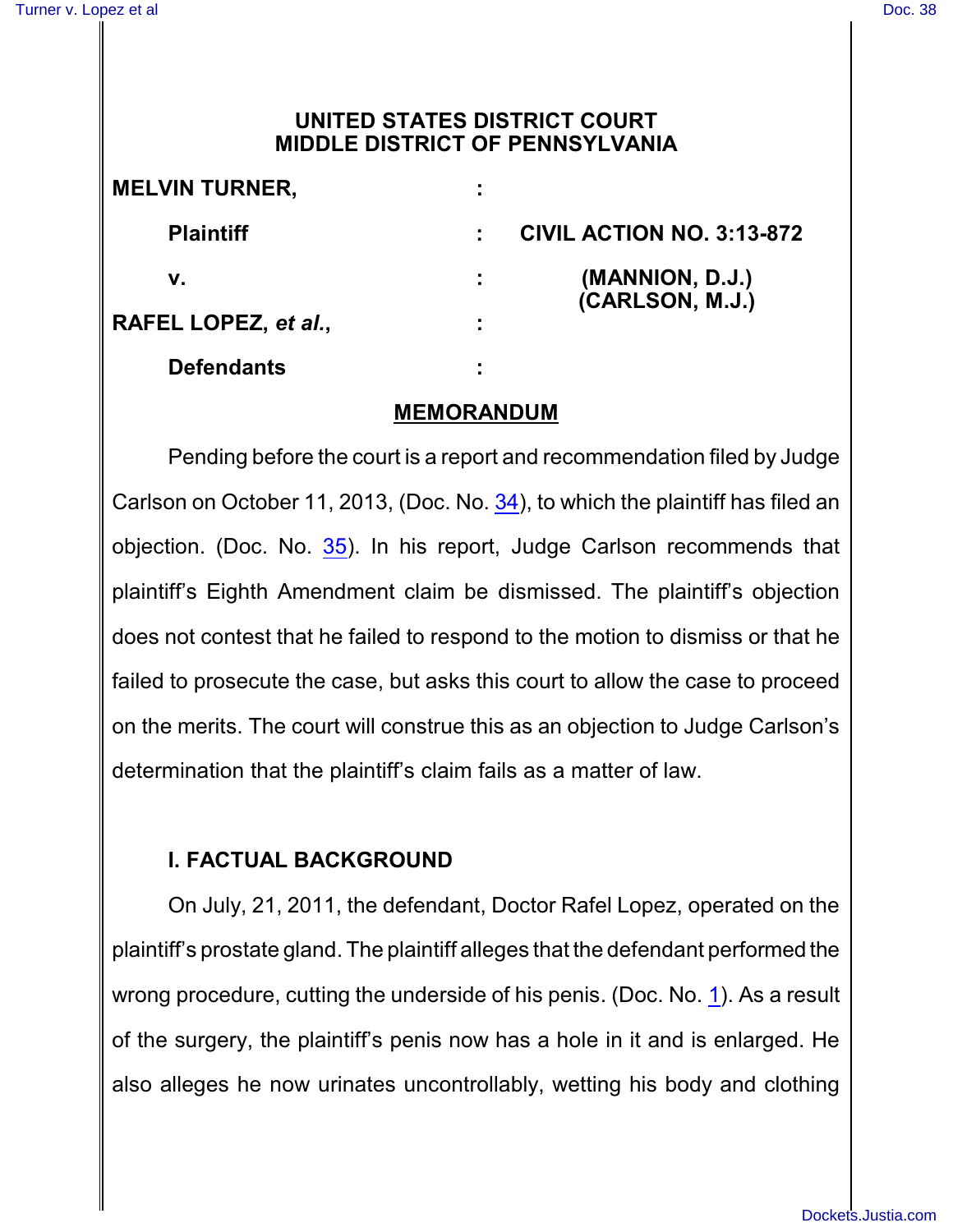constantly. The plaintiff alleges the defendant admitted fault and said he could correct the errant procedure, but his contract with the Board of Prisons was terminated before he could do so. (Doc. No. [1](http://ecf.pamd.uscourts.gov/doc1/15504152269)). He is seeking \$25,000 in damages and wants the prison to schedule a follow-up surgery to correct the issues with his penis. (Doc. No. [36](http://ecf.pamd.uscourts.gov/doc1/15504405457)).

## **II. PROCEDURAL BACKGROUND**

This case commenced on April 5, 2013 when the plaintiff filed his complaint alleging violation of his Eighth Amendment rights and also other state law tort claims. (Doc. No. [1](http://ecf.pamd.uscourts.gov/doc1/15504152269)). The original complaint named two defendants, but on October 10, 2013, Wayne Memorial Hospital was dismissed from this action. (Doc. No. [33](http://ecf.pamd.uscourts.gov/doc1/15504384564)). The remaining defendant filed his motion to dismiss, (Doc. No. [19](http://ecf.pamd.uscourts.gov/doc1/15504280431)), and brief in support on July 16, 2013. (Doc. No. [20](http://ecf.pamd.uscourts.gov/doc1/15504280451)). The plaintiff did not file a brief in opposition to the defendant's motion. Judge Carlson filed his report and recommendations on July 30, 2013. (Doc. No. [34](http://ecf.pamd.uscourts.gov/doc1/15504385680)). The plaintiff filed an objection to the report and recommendations on October 15, 2013. (Doc. No. [35](http://ecf.pamd.uscourts.gov/doc1/15504387593)).

### **III. STANDARD OF REVIEW**

When objections are timely filed to the report and recommendation of a magistrate judge, the district court must review *de novo* those portions of the report to which objections are made. [28 U.S.C. §636\(b\)\(1\)](http://westlaw.com/find/default.wl?ft=L&docname=28USCAS636&rs=btil2.0&rp=%2ffind%2fdefault.wl&fn=_top&findtype=L&vr=2.0&db=1000546&wbtoolsId=28USCAS636&HistoryType=F); *[Brown](http://westlaw.com/find/default.wl?ft=Y&referencepositiontype=S&rs=btil2.0&rp=%2ffind%2fdefault.wl&serialnum=2025614680&fn=_top&referenceposition=195&findtype=Y&vr=2.0&db=0000506&wbtoolsId=2025614680&HistoryType=F) v.*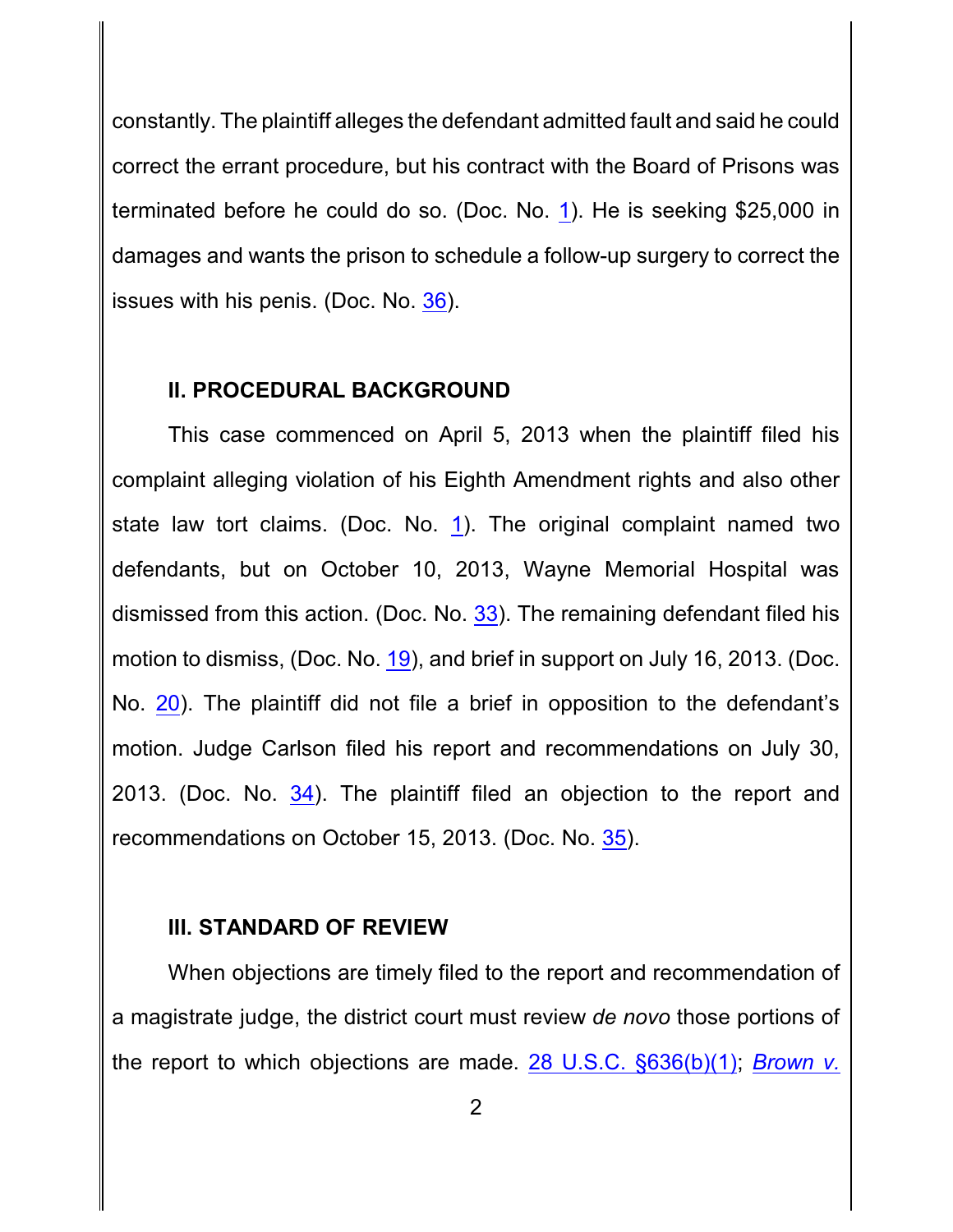*Astrue,* 649 F.3d 193, 195 (3d Cir. 2011). Although the standard is *de novo*, the extent of review is committed to the sound discretion of the district judge, and the court may rely on the recommendations of the magistrate judge to the extent it deems proper*. Rieder v. Apfel*[, 115 F.Supp.2d 496,](http://westlaw.com/find/default.wl?ft=Y&referencepositiontype=S&rs=btil2.0&rp=%2ffind%2fdefault.wl&serialnum=2000561939&fn=_top&referenceposition=499&findtype=Y&vr=2.0&db=0004637&wbtoolsId=2000561939&HistoryType=F) 499 (M.D.Pa. [2000\)](http://westlaw.com/find/default.wl?ft=Y&referencepositiontype=S&rs=btil2.0&rp=%2ffind%2fdefault.wl&serialnum=2000561939&fn=_top&referenceposition=499&findtype=Y&vr=2.0&db=0004637&wbtoolsId=2000561939&HistoryType=F) (*citing United States v. Raddatz*[, 447 U.S. 667, 676 \(1980\)](http://westlaw.com/find/default.wl?ft=Y&referencepositiontype=S&rs=btil2.0&rp=%2ffind%2fdefault.wl&serialnum=1980116789&fn=_top&referenceposition=676&findtype=Y&vr=2.0&db=0000780&wbtoolsId=1980116789&HistoryType=F)).

For those sections of the report and recommendation to which no objection is made, the court should, as a matter of good practice, "satisfy itself that there is no clear error on the face of the record in order to accept the recommendation." Fed. [R. Civ. P.](http://westlaw.com/find/default.wl?ft=L&docname=USFRCPR72&rs=btil2.0&rp=%2ffind%2fdefault.wl&fn=_top&findtype=L&vr=2.0&db=1000600&wbtoolsId=USFRCPR72&HistoryType=F) 72(b), advisory committee notes; see also *Univac Dental Co. v. Dentsply Intern., Inc.,* [702 F.Supp.2d 465,](http://westlaw.com/find/default.wl?ft=Y&referencepositiontype=S&rs=btil2.0&rp=%2ffind%2fdefault.wl&serialnum=2021676896&fn=_top&referenceposition=469&findtype=Y&vr=2.0&db=0004637&wbtoolsId=2021676896&HistoryType=F) 469 (M.D.Pa. [2010\)](http://westlaw.com/find/default.wl?ft=Y&referencepositiontype=S&rs=btil2.0&rp=%2ffind%2fdefault.wl&serialnum=2021676896&fn=_top&referenceposition=469&findtype=Y&vr=2.0&db=0004637&wbtoolsId=2021676896&HistoryType=F) (*citing [Henderson v.](http://westlaw.com/find/default.wl?ft=Y&referencepositiontype=S&rs=btil2.0&rp=%2ffind%2fdefault.wl&serialnum=1987025807&fn=_top&referenceposition=878&findtype=Y&vr=2.0&db=0000350&wbtoolsId=1987025807&HistoryType=F) Carlson*, 812 F.2d 874, 878 (3d Cir. 1987) (explaining judges should give some review to every report and recommendation)). Nevertheless, whether timely objections are made or not, the district court may accept, not accept or modify, in whole or in part, the findings or recommendations made by the magistrate judge. [28 U.S.C.](http://westlaw.com/find/default.wl?ft=L&docname=28USCAS636&rs=btil2.0&rp=%2ffind%2fdefault.wl&fn=_top&findtype=L&vr=2.0&db=1000546&wbtoolsId=28USCAS636&HistoryType=F) [§636\(b\)\(1\)](http://westlaw.com/find/default.wl?ft=L&docname=28USCAS636&rs=btil2.0&rp=%2ffind%2fdefault.wl&fn=_top&findtype=L&vr=2.0&db=1000546&wbtoolsId=28USCAS636&HistoryType=F); Local Rule 72.31.

# **IV. DISCUSSION**

In order to establish an Eighth Amendment claim based upon allegations of denial of proper medical care, an inmate must demonstrate a deliberate indifference to a serious medical need. *See [Estelle v.](http://westlaw.com/find/default.wl?ft=Y&db=0000780&rs=btil2.0&rp=%2ffind%2fdefault.wl&serialnum=1976141341&fn=_top&findtype=Y&vr=2.0&wbtoolsId=1976141341&HistoryType=F) Gamble*, 429 U.S. [97 \(1976\)](http://westlaw.com/find/default.wl?ft=Y&db=0000780&rs=btil2.0&rp=%2ffind%2fdefault.wl&serialnum=1976141341&fn=_top&findtype=Y&vr=2.0&wbtoolsId=1976141341&HistoryType=F). This standard requires both deliberate indifference on the part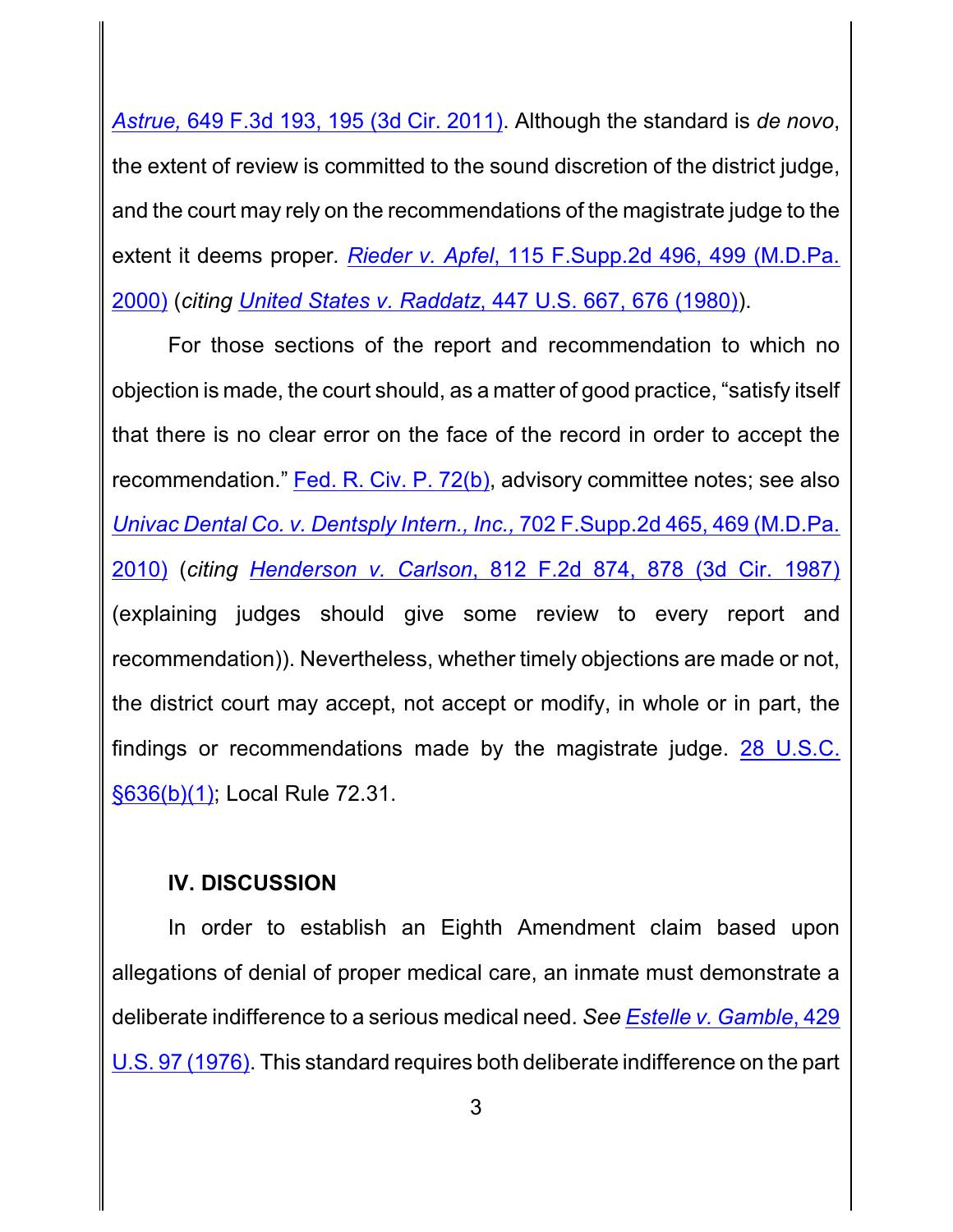of the prison officials and a serious medical need on the part of the prisoner. *See West v. Keve*[, 571 F.2d 158 \(3d Cir. 1978\)](http://westlaw.com/find/default.wl?ft=Y&db=0000350&rs=btil2.0&rp=%2ffind%2fdefault.wl&serialnum=1978102740&fn=_top&findtype=Y&vr=2.0&wbtoolsId=1978102740&HistoryType=F).

A deliberate action is one which is intentional, requiring the actor to have knowledge of the events attributed to the injury and the ability to control the outcome. "To establish a constitutional violation, the indifference must be deliberate and the actions intentional." *Hampton v. [Holmesburg](http://westlaw.com/find/default.wl?ft=Y&referencepositiontype=S&rs=btil2.0&rp=%2ffind%2fdefault.wl&serialnum=1977195742&fn=_top&referenceposition=1081&findtype=Y&vr=2.0&db=0000350&wbtoolsId=1977195742&HistoryType=F) Prison Officials*, 546 F.2d [1077, 1081](http://westlaw.com/find/default.wl?ft=Y&referencepositiontype=S&rs=btil2.0&rp=%2ffind%2fdefault.wl&serialnum=1977195742&fn=_top&referenceposition=1081&findtype=Y&vr=2.0&db=0000350&wbtoolsId=1977195742&HistoryType=F) (3d Cir. 1976). A mere difference of opinion between the prison's medical staff and the inmate as to the diagnosis or treatment which the inmate receives, does not support an Eighth Amendment claim. *Farmer v. Carlson*[, 685 F. Supp. 1335, 1339](http://westlaw.com/find/default.wl?ft=Y&referencepositiontype=S&rs=btil2.0&rp=%2ffind%2fdefault.wl&serialnum=1988069748&fn=_top&referenceposition=1339&findtype=Y&vr=2.0&db=0000345&wbtoolsId=1988069748&HistoryType=F) (M.D. Pa. 1988). *See McCracken v. Jones*, 562 F.2d [22, 24 \(10th Cir.](http://westlaw.com/find/default.wl?ft=Y&referencepositiontype=S&rs=btil2.0&rp=%2ffind%2fdefault.wl&serialnum=1977123710&fn=_top&referenceposition=24&findtype=Y&vr=2.0&db=0000350&wbtoolsId=1977123710&HistoryType=F) 1977); *[Smart](http://westlaw.com/find/default.wl?ft=Y&referencepositiontype=S&rs=btil2.0&rp=%2ffind%2fdefault.wl&serialnum=1977195797&fn=_top&referenceposition=113&findtype=Y&vr=2.0&db=0000350&wbtoolsId=1977195797&HistoryType=F) v. Villar*, 547 F.2d 112, [113 \(10th Cir.](http://westlaw.com/find/default.wl?ft=Y&referencepositiontype=S&rs=btil2.0&rp=%2ffind%2fdefault.wl&serialnum=1977195797&fn=_top&referenceposition=113&findtype=Y&vr=2.0&db=0000350&wbtoolsId=1977195797&HistoryType=F) 1976). A medical need is "serious" where it has been "diagnosed by a physician as mandating treatment," or if it is "so obvious that even a lay person would easily recognize the necessity for a doctor's attention." *Gaudreault v. Municipality of [Salem, Mass.](http://westlaw.com/find/default.wl?ft=Y&referencepositiontype=S&rs=btil2.0&rp=%2ffind%2fdefault.wl&serialnum=1991021105&fn=_top&referenceposition=208&findtype=Y&vr=2.0&db=0000350&wbtoolsId=1991021105&HistoryType=F)*, 923 F.2d 203, 208 (1st Cir. [1990\)](http://westlaw.com/find/default.wl?ft=Y&referencepositiontype=S&rs=btil2.0&rp=%2ffind%2fdefault.wl&serialnum=1991021105&fn=_top&referenceposition=208&findtype=Y&vr=2.0&db=0000350&wbtoolsId=1991021105&HistoryType=F) (citing *Monmouth [County Correctional Institutional Inmates v.](http://westlaw.com/find/default.wl?ft=Y&referencepositiontype=S&rs=btil2.0&rp=%2ffind%2fdefault.wl&serialnum=1987145887&fn=_top&referenceposition=347&findtype=Y&vr=2.0&db=0000350&wbtoolsId=1987145887&HistoryType=F) Lanzaro*, 834 F.2d 326, 347( [3d Cir 1987\)](http://westlaw.com/find/default.wl?ft=Y&referencepositiontype=S&rs=btil2.0&rp=%2ffind%2fdefault.wl&serialnum=1987145887&fn=_top&referenceposition=347&findtype=Y&vr=2.0&db=0000350&wbtoolsId=1987145887&HistoryType=F)), *cert. denied*, 500 U.S. [956 \(1991\)](http://westlaw.com/find/default.wl?ft=L&docname=500US956&rs=btil2.0&rp=%2ffind%2fdefault.wl&fn=_top&findtype=L&vr=2.0&db=0000780&wbtoolsId=500US956&HistoryType=F). The Supreme Court has held that negligence or inadvertence alone do not rise to the level of a constitutional deprivation. *Whitley v. Albers*[, 475 U.S.](http://westlaw.com/find/default.wl?ft=Y&db=0000780&rs=btil2.0&rp=%2ffind%2fdefault.wl&serialnum=1986111255&fn=_top&findtype=Y&vr=2.0&wbtoolsId=1986111255&HistoryType=F) 312 [\(1986\)](http://westlaw.com/find/default.wl?ft=Y&db=0000780&rs=btil2.0&rp=%2ffind%2fdefault.wl&serialnum=1986111255&fn=_top&findtype=Y&vr=2.0&wbtoolsId=1986111255&HistoryType=F); *[Davidson v.](http://westlaw.com/find/default.wl?ft=Y&db=0000780&rs=btil2.0&rp=%2ffind%2fdefault.wl&serialnum=1986103501&fn=_top&findtype=Y&vr=2.0&wbtoolsId=1986103501&HistoryType=F) Cannon*, 474 U.S. 344 (1986). In *[Daniels v.](http://westlaw.com/find/default.wl?referencepositiontype=S&ft=L&docname=474US327&rs=btil2.0&rp=%2ffind%2fdefault.wl&fn=_top&referenceposition=332&findtype=L&vr=2.0&db=0000780&wbtoolsId=474US327&HistoryType=F) Williams*, 474 U.S. 327, [332 \(1986\)](http://westlaw.com/find/default.wl?referencepositiontype=S&ft=L&docname=474US327&rs=btil2.0&rp=%2ffind%2fdefault.wl&fn=_top&referenceposition=332&findtype=L&vr=2.0&db=0000780&wbtoolsId=474US327&HistoryType=F), the Court noted that "lack of due care suggests no more than a failure to measure up to the conduct of a reasonable person."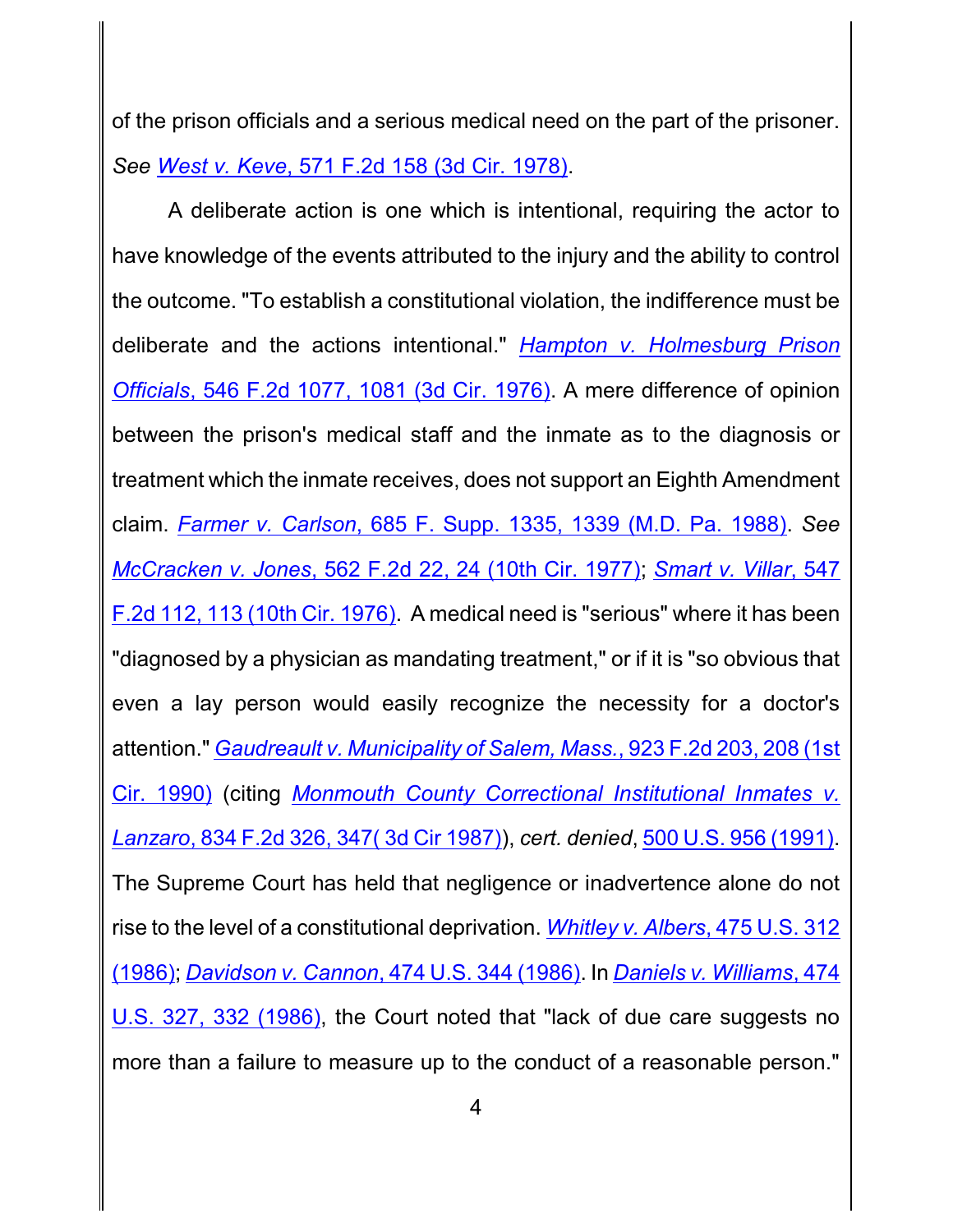Where a state of mind is relevant, the complaint is inadequate if it merely contains conclusory allegations describing the requisite state of mind such as "intentionally" or "recklessly" without supporting factual allegations. *See generally Wilson v. Seiter*[, 501 U.S. 294 \(1991\)](http://westlaw.com/find/default.wl?ft=Y&db=0000780&rs=btil2.0&rp=%2ffind%2fdefault.wl&serialnum=1991109026&fn=_top&findtype=Y&vr=2.0&wbtoolsId=1991109026&HistoryType=F).

Further, where a prisoner has received some medical attention and the dispute is over the adequacy of the treatment, the federal courts are generally reluctant to second guess medical judgment and to constitutionalize claims which sound in state tort law. *See Ellison v. Scheipe*[, 570 F. Supp. 1361,](http://westlaw.com/find/default.wl?ft=Y&referencepositiontype=S&rs=btil2.0&rp=%2ffind%2fdefault.wl&serialnum=1983143325&fn=_top&referenceposition=1363&findtype=Y&vr=2.0&db=0000345&wbtoolsId=1983143325&HistoryType=F) 1363 [\(E.D. Pa. 1983\)](http://westlaw.com/find/default.wl?ft=Y&referencepositiontype=S&rs=btil2.0&rp=%2ffind%2fdefault.wl&serialnum=1983143325&fn=_top&referenceposition=1363&findtype=Y&vr=2.0&db=0000345&wbtoolsId=1983143325&HistoryType=F); *[Inmates of Allegheny](http://westlaw.com/find/default.wl?ft=Y&referencepositiontype=S&rs=btil2.0&rp=%2ffind%2fdefault.wl&serialnum=1980192739&fn=_top&referenceposition=762&findtype=Y&vr=2.0&db=0000350&wbtoolsId=1980192739&HistoryType=F) County Jail v. Pierce*, 612 F.2d [754,762 \(3d Cir.](http://westlaw.com/find/default.wl?ft=Y&referencepositiontype=S&rs=btil2.0&rp=%2ffind%2fdefault.wl&serialnum=1980192739&fn=_top&referenceposition=762&findtype=Y&vr=2.0&db=0000350&wbtoolsId=1980192739&HistoryType=F) 1979); *see also Westlake v. Lucas*, 537 [F.2d 857,](http://westlaw.com/find/default.wl?ft=Y&referencepositiontype=S&rs=btil2.0&rp=%2ffind%2fdefault.wl&serialnum=1976123736&fn=_top&referenceposition=860&findtype=Y&vr=2.0&db=0000350&wbtoolsId=1976123736&HistoryType=F) 860 n.5 [\(6th Cir.](http://westlaw.com/find/default.wl?ft=Y&referencepositiontype=S&rs=btil2.0&rp=%2ffind%2fdefault.wl&serialnum=1976123736&fn=_top&referenceposition=860&findtype=Y&vr=2.0&db=0000350&wbtoolsId=1976123736&HistoryType=F) 1976). The key question is whether the defendant has provided the plaintiff with some type of treatment, regardless of whether it is what the plaintiff desired. *[Farmer v. Carlson, supra](http://westlaw.com/find/default.wl?ft=Y&referencepositiontype=S&rs=btil2.0&rp=%2ffind%2fdefault.wl&serialnum=1988069748&fn=_top&referenceposition=1339&findtype=Y&vr=2.0&db=0000345&wbtoolsId=1988069748&HistoryType=F)*, 685 F. Supp. at 1339.

This case mirrors the circumstance found in *[Gillespie v.](http://westlaw.com/find/default.wl?ft=Y&db=0006538&rs=btil2.0&rp=%2ffind%2fdefault.wl&serialnum=2009287822&fn=_top&findtype=Y&vr=2.0&wbtoolsId=2009287822&HistoryType=F) Hogan*, 182 F. [App'x 103 \(3d Cir.](http://westlaw.com/find/default.wl?ft=Y&db=0006538&rs=btil2.0&rp=%2ffind%2fdefault.wl&serialnum=2009287822&fn=_top&findtype=Y&vr=2.0&wbtoolsId=2009287822&HistoryType=F) 2006). In that case, the defendant dentist negligently removed the tooth of a prisoner, leaving part of the tooth in his gums for over a year. *Id.* at 104. This caused the prisoner significant pain and hardship while the tooth fragment remained embedded in his mouth. *Id.* at 105. The Third Circuit held that the negligent oral surgery did not rise to the level of "deliberate indifference" required for a [42 U.S.C. §1983](http://westlaw.com/find/default.wl?cite=U.S.C.+%c2%a71983&ft=Y&db=1000546&rs=btil2.0&rp=%2ffind%2fdefault.wl&fn=_top&findtype=Y&vr=2.0&HistoryType=F) claim. *Id.*

Here, the plaintiff's allegations do not rise to the level of "deliberate indifference" necessary for his civil rights action to proceed to the merits. The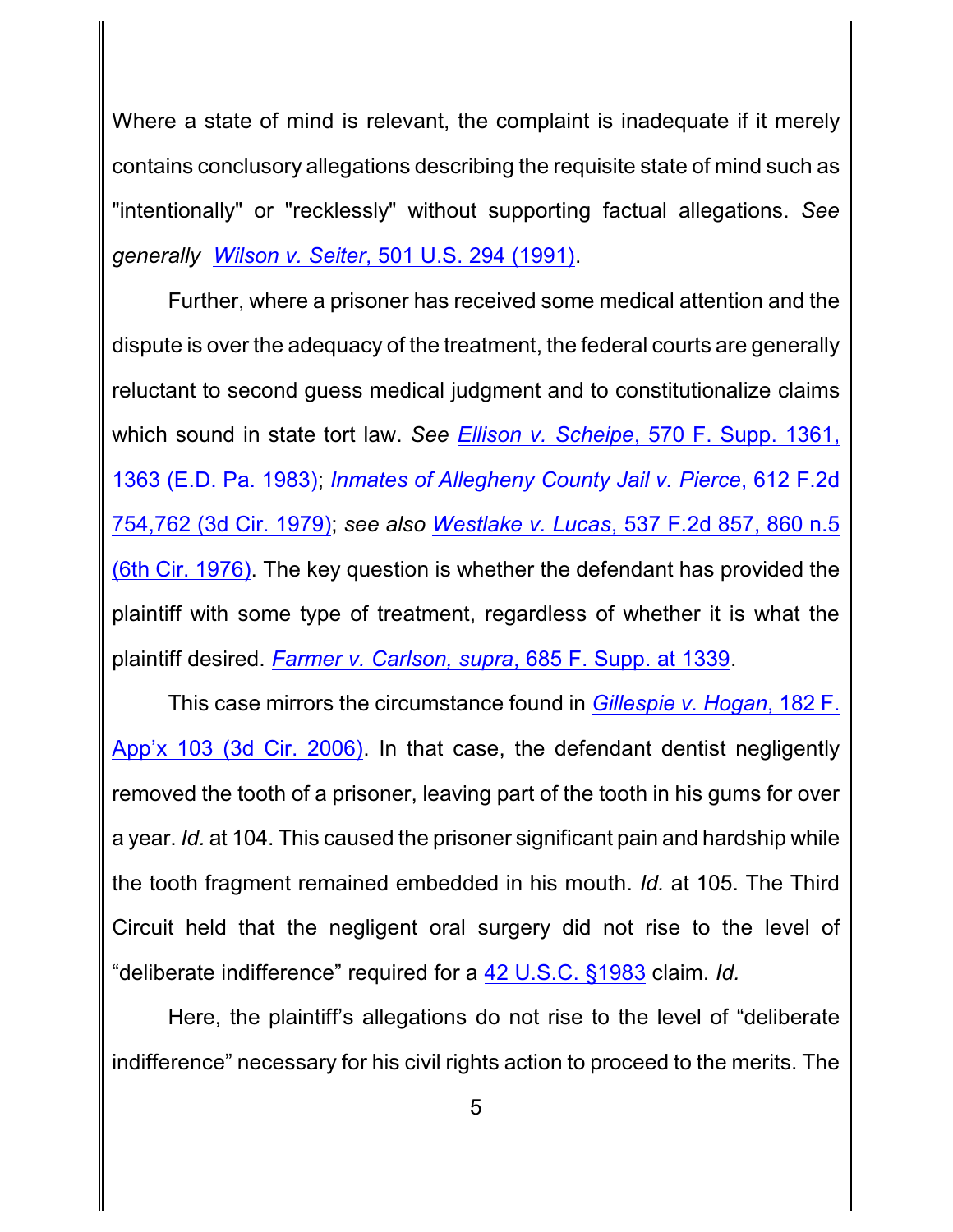court acknowledges the plaintiff has alleged a significant hardship in his uncontrolled urination, his enlarged penis, and the hole left from the surgery. However, the plaintiff's surgery and follow-up exams, even liberally construed, amounts to no more than negligent treatment. Without more, "mere allegations of malpractice do not raise issues of constitutional import," and the plaintiff's claim must fail. *Lanzaro*[, 834 F.2d at 346](http://westlaw.com/find/default.wl?ft=Y&referencepositiontype=S&rs=btil2.0&rp=%2ffind%2fdefault.wl&serialnum=1987145887&fn=_top&referenceposition=347&findtype=Y&vr=2.0&db=0000350&wbtoolsId=1987145887&HistoryType=F).

Any other claims the plaintiff has remaining are tort claims arising under state law. Under [28 U.S.C. §1367\(a\)](http://westlaw.com/find/default.wl?cite=U.S.C.+%c2%a71367(a)&ft=Y&db=1000546&rs=btil2.0&rp=%2ffind%2fdefault.wl&fn=_top&findtype=Y&vr=2.0&HistoryType=F), "[o]nce the claims are dismissed under the Court's original jurisdiction, the Court has discretion whether to hear any remaining [state law] claims." *Lahaza v. Azeff*[, 790 F.Supp.](http://westlaw.com/find/default.wl?ft=Y&referencepositiontype=S&rs=btil2.0&rp=%2ffind%2fdefault.wl&serialnum=1992079647&fn=_top&referenceposition=93&findtype=Y&vr=2.0&db=0000345&wbtoolsId=1992079647&HistoryType=F) 88, 93-94 (E.D. Pa. [1992\)](http://westlaw.com/find/default.wl?ft=Y&referencepositiontype=S&rs=btil2.0&rp=%2ffind%2fdefault.wl&serialnum=1992079647&fn=_top&referenceposition=93&findtype=Y&vr=2.0&db=0000345&wbtoolsId=1992079647&HistoryType=F). As the court's jurisdiction arose under [42 U.S.C. §1983](http://westlaw.com/find/default.wl?ft=L&docname=42USCAS1983&rs=btil2.0&rp=%2ffind%2fdefault.wl&fn=_top&findtype=L&vr=2.0&db=1000546&wbtoolsId=42USCAS1983&HistoryType=F), no other federal claims exist. As such, the court declines to exercise its supplemental jurisdiction and any tort action arising from the defendant's alleged negligence are dismissed as well.

Beyond this determination, the court agrees with Judge Carlson that dismissal is further appropriate given the plaintiff's failure to oppose the motion to dismiss, his failure to prosecute the case, and his failure to follow the Pennsylvania Rules of Civil procedure in filing a certificate of merit to support his negligence claims. [Pa.R.C.P. No. 1042.3](http://westlaw.com/find/default.wl?ft=L&docname=PASTRCPR1042.3&rs=btil2.0&rp=%2ffind%2fdefault.wl&fn=_top&findtype=L&vr=2.0&db=1000781&wbtoolsId=PASTRCPR1042.3&HistoryType=F).